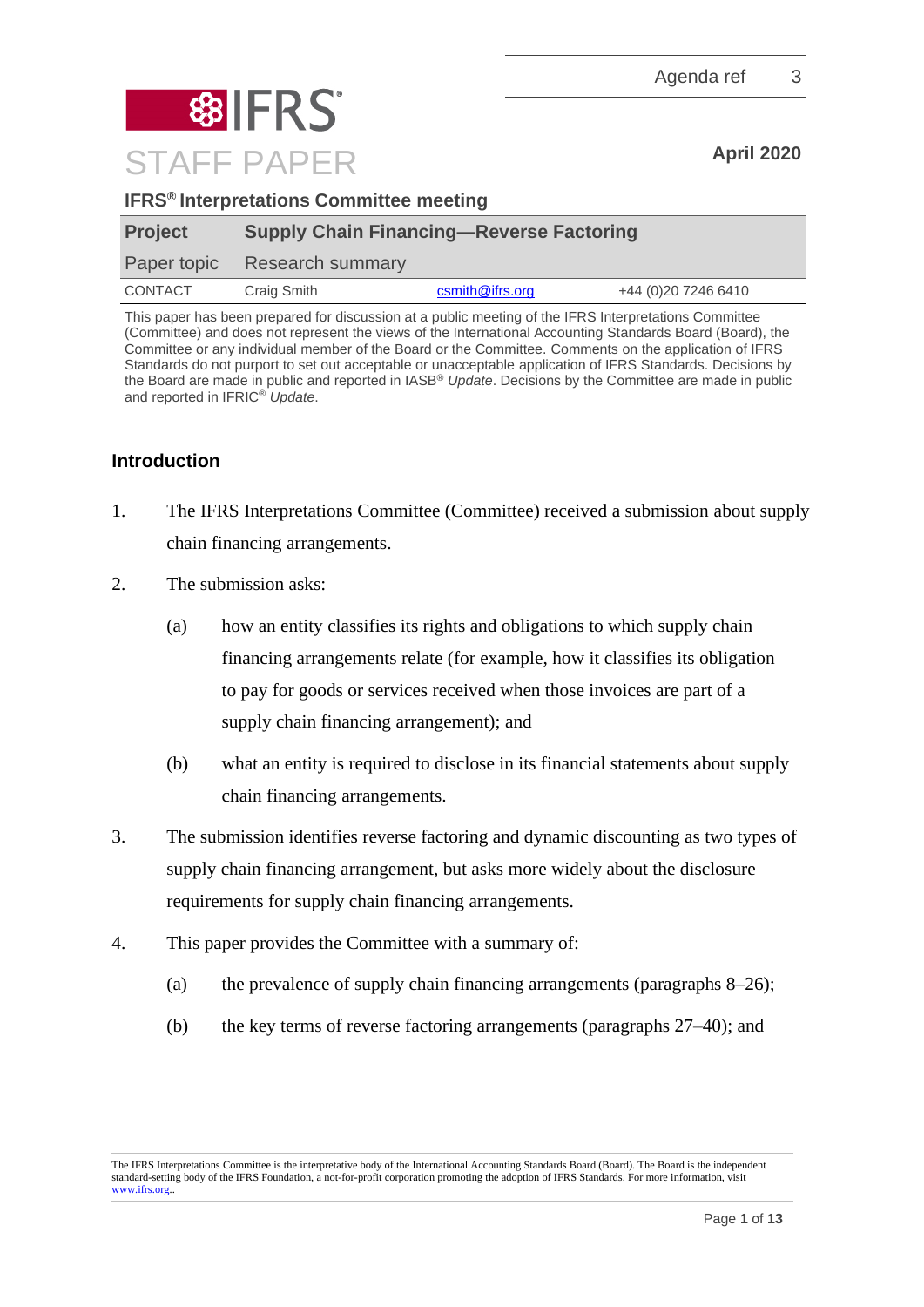- (c) how entities account for reverse factoring arrangements (paragraphs [41–](#page-8-1) [51\)](#page-11-0).
- 5. Appendix A reproduces the submission.
- 6. This paper does not ask the Committee to make any decisions—it provides only background information about supply chain financing arrangements that we have obtained from our research and outreach. We thought it would be helpful for Committee members to become familiar with such arrangements at the April 2020 meeting.
- 7. We then plan to bring a paper to the June 2020 Committee meeting that includes (a) staff analysis of the application of IFRS Standards to such arrangements; and (b) staff recommendations for the Committee's consideration.

#### **How common are supply chain financing arrangements?**

- <span id="page-1-0"></span>8. We sent information requests to members of the International Forum of Accounting Standard-Setters, securities regulators, and large accounting firms. The submission was also made available on our website.
- 9. The request asked those participating to provide information about whether, based on their experience, supply chain financing arrangements are common. If so, we asked respondents to provide information about the most common types of supply chain financing arrangement. We also asked those participating to provide information about how entities account for supply chain financing arrangements.
- 10. We received 13 responses—seven from national standard-setters, four from large accounting firms and two from organisations representing a group of securities regulators. The views received represent informal opinions and do not reflect the official views of those respondents or their organisations.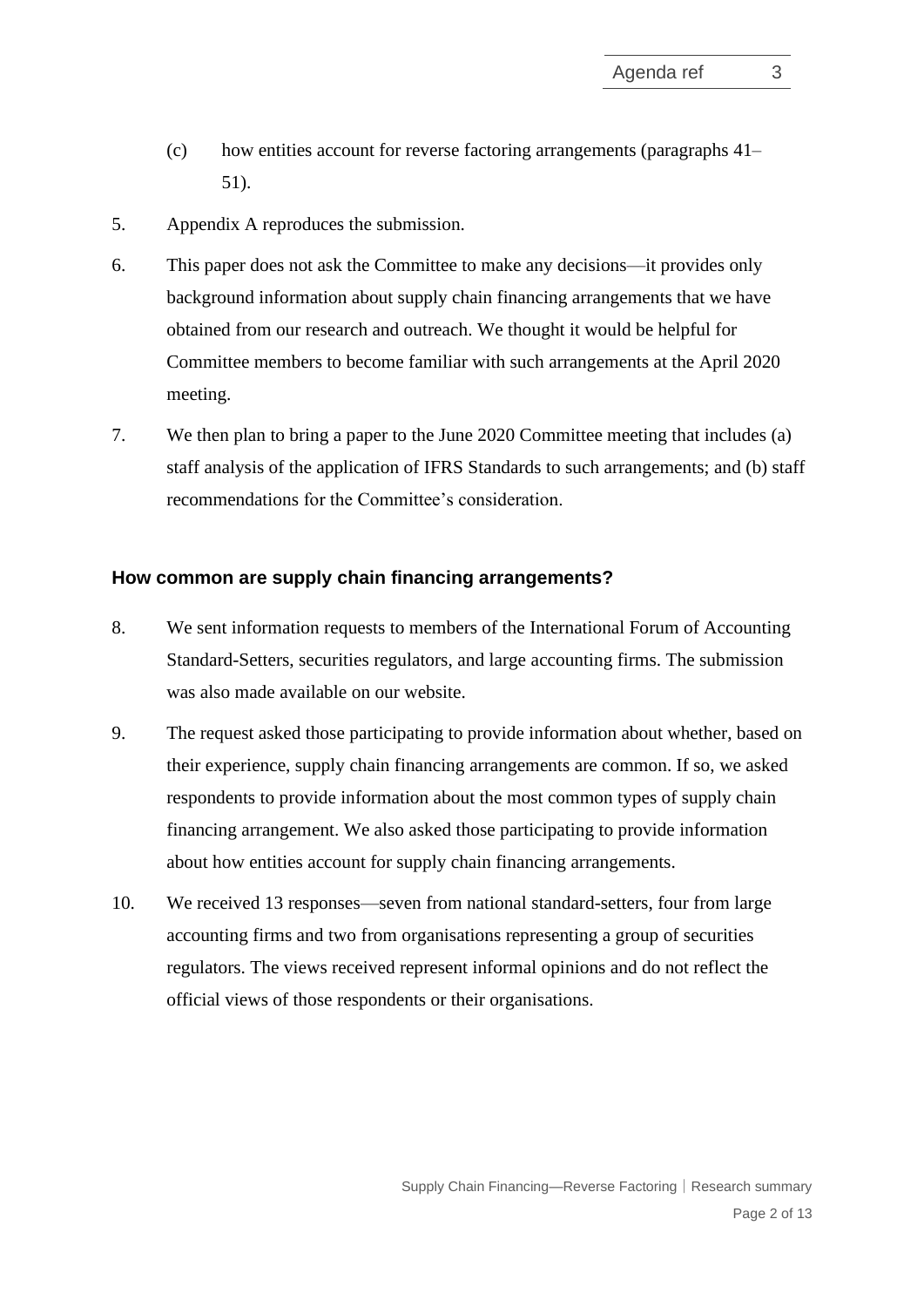#### *What are the common types of supply chain financing arrangement?*

- <span id="page-2-1"></span>11. A few respondents view supply chain financing arrangements as encompassing a number of different arrangements. However, most respondents use 'supply chain financing' to mean 'reverse factoring'.
- <span id="page-2-0"></span>12. Those respondents who view supply chain financing arrangements broadly identify three types of arrangement:
	- (a) Reverse factoring—an arrangement involving three parties: an entity that purchases a good or service, a supplier providing those goods or services and a financial institution. The arrangement typically allows the supplier to be paid by the financial institution at a date earlier than the entity pays the financial institution.
	- (b) Dynamic discounting—an arrangement between an entity purchasing goods and a supplier. The supplier offers a range of discounts that vary depending on when the entity settles its payable to the supplier. The discount is often designed to be highest on the date when the supplier would most like to be paid, with lower discounts for payment further from that date.
	- (c) Supplier inventory financing—a financial institution intermediary purchases an item of inventory from the supplier and sells it to the entity. This may enable the entity to obtain longer credit terms for the purchase of inventory than it would obtain if it were to receive the inventory directly from the supplier.
- 13. One respondent notes a transaction that produces a similar outcome to reverse factoring, but is not commonly considered supply chain financing. It is aware of entities that pay suppliers using a bill of exchange (or letter of credit). The supplier is able to present the bill of exchange (or letter of credit) to the entity's financial institution to obtain payment, which can be made early for a discount. The entity pays the financial institution at the agreed expiry of the bill of exchange (or letter of credit).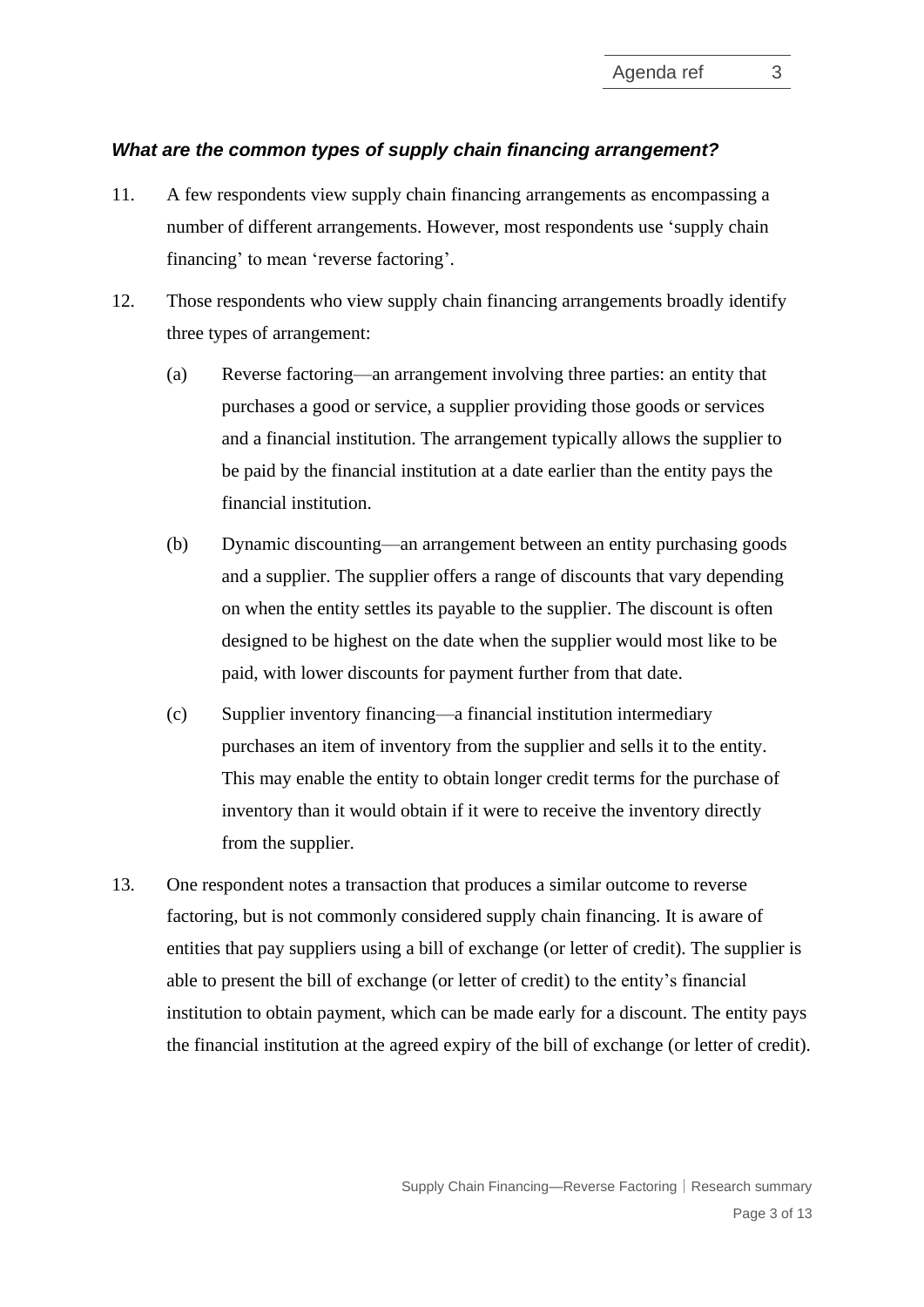14. Respondents that mention dynamic discounting say it is not common. In addition, only a few respondents mention supplier inventory financing, noting that it is common mainly for commodity purchases<sup>1</sup>.

*How common are supply chain financing arrangements in particular jurisdictions?*

- 15. Respondents say reverse factoring arrangements are:
	- (a) common in Australia, Brazil, China, Malaysia, Singapore, South Africa and South Korea; and
	- (b) not common in Japan.
- 16. A few respondents say reverse factoring arrangements are not common in Canada, Europe and Hong Kong, but their use is increasing. However, others say such arrangements are common in Belgium, Canada, Denmark, France, Germany, Hong Kong, the Netherlands, Spain, Switzerland and the UK.

#### *Staff research*

- 17. We used the financial search engine, AlphaSense, to search for disclosure of supply chain financing arrangements in entities' most recent interim or annual financial statements. The search was limited to financial statements in English. We searched for 'supply chain financing' broadly, as well as the arrangements described in paragraph [12](#page-2-0) of this paper.
- 18. Our search identified a total of 219 entities disclosing supply chain financing arrangements in their financial statements:
	- (a) 145 entities disclose entering into supply chain financing arrangements;
	- (b) 14 suppliers disclose the receipt of funds in reverse factoring arrangements; and

 $<sup>1</sup>$  The Board will discuss supplier inventory financing as part of its consideration of commodity-related</sup> transactions at its April 2020 meeting.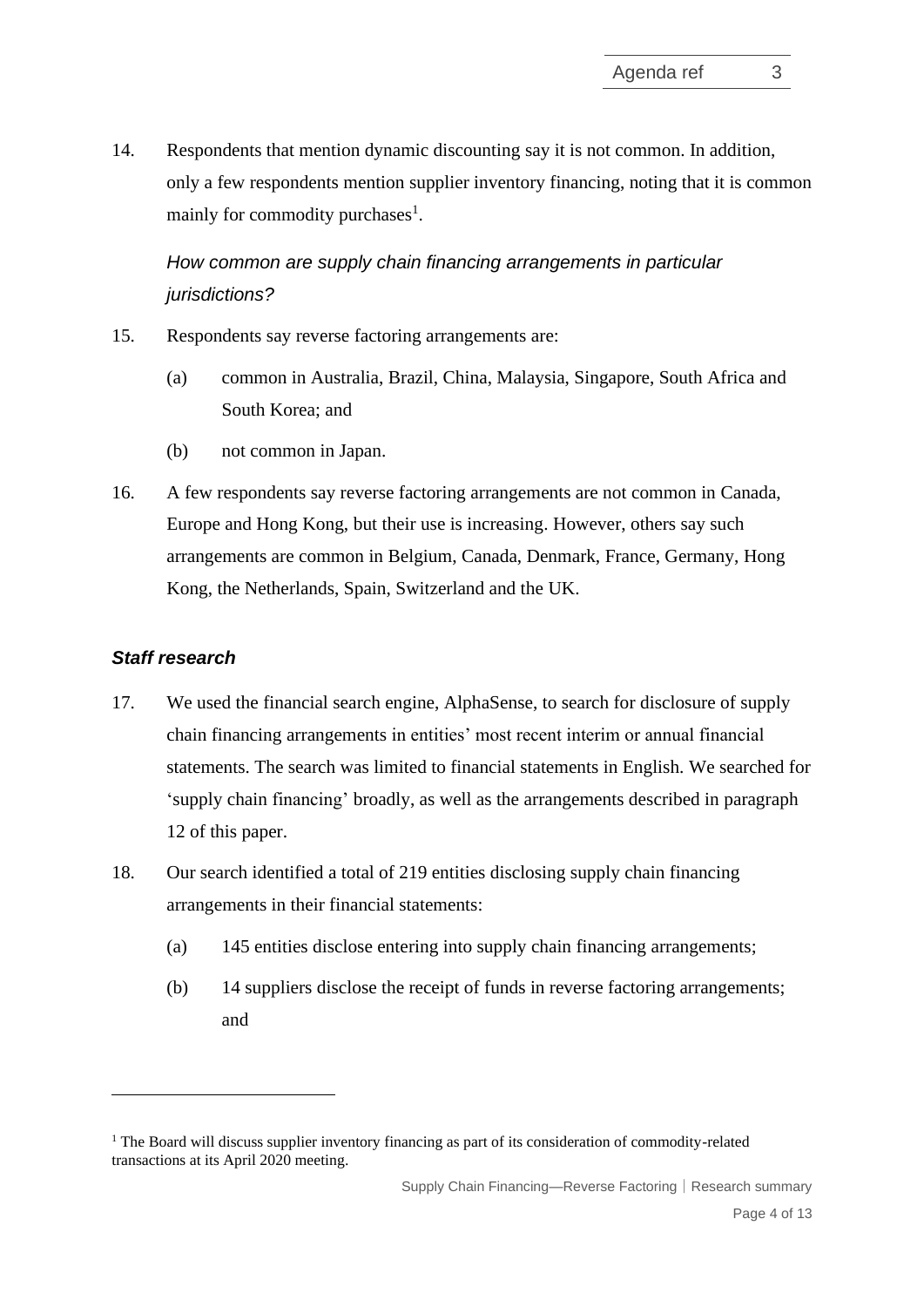(c) 60 financial institutions offer supply chain financing arrangements to customers.

#### *Entities entering into supply chain financing arrangements*

- 19. Most entities disclosing that they enter into supply chain financing arrangements refer specifically to reverse factoring arrangements.
- 20. Some entities disclose that they enter into supply chain financing arrangements, but we were unable to identify the type or term of those arrangements. It is possible that, similar to outreach respondents, some entities in our search use 'supply chain financing' to mean 'reverse factoring'. No entities disclose entering into dynamic discounting or supplier inventory financing arrangements.
- 21. Entities disclosing supply chain financing arrangements are based in 34 jurisdictions. In our analysis, entities disclosing supply chain financing arrangements are most commonly based in France, Poland, Spain and the UK.

#### *Financial institutions*

- 22. The financial institutions in our search are also based in many jurisdictions. Many of the entities we identified say they offer supply chain financing arrangements in China.
- 23. In addition, financial institutions in jurisdictions in the Middle East, South Asia and Southeast Asia say they have begun offering supply chain financing arrangements to customers over the past year. This indicates that, in those jurisdictions, supply chain financing arrangements may not be common at present but could become so in the future.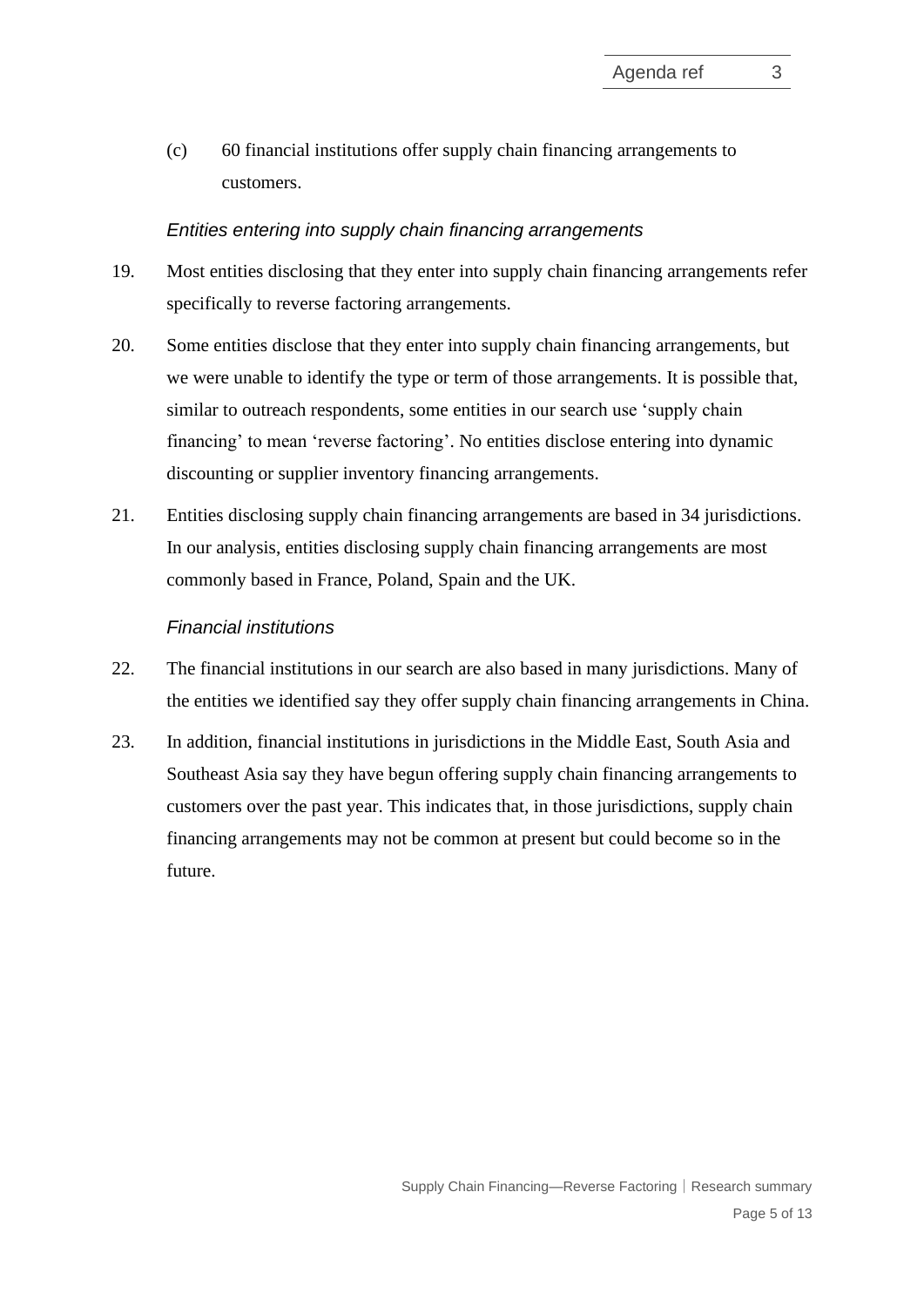# *Other evidence*

- <span id="page-5-2"></span>24. We have also reviewed some publicly available reports on reverse factoring:
	- (a) The PwC SCF barometer 2018/2019<sup>2</sup> indicates that around 50% of respondents to a survey already have a reverse factoring agreement in place, with a further 40% considering doing so.
	- (b) A Fitch report published in July  $2018<sup>3</sup>$  estimates that there has been an increase in payables being factored of USD 327bn since 2014. It also says it is often difficult to identify from an entity's financial statements whether it has entered into a reverse factoring arrangement.

# *Staff conclusion*

- 25. The submission identifies several types of supply chain financing arrangement. The information obtained from outreach and our own research (see paragraphs [11](#page-2-1)[–24](#page-5-2) above) indicates that the most common type of arrangement is reverse factoring. Indeed, many respondents use 'supply chain financing' to mean 'reverse factoring'. We have also spoken to the submitter and we understand the focus of their question is on reverse factoring arrangements.
- <span id="page-5-0"></span>26. Accordingly, for the remainder of this paper we discuss only reverse factoring arrangements.

# **How do reverse factoring arrangements work in practice?**

<span id="page-5-1"></span>27. As noted above, reverse factoring arrangements involve (a) a financial institution paying an entity's suppliers amounts owed by the entity, and (b) the entity paying the financial institution. We understand reverse factoring arrangements are often set up by large corporates with good credit ratings. Reverse factoring arrangements can

Supply Chain Financing—Reverse Factoring│Research summary

<sup>2</sup> <https://www.pwc.com/my/en/assets/services/deals/20181218-SCF-Barometer-2018-2019-final-report.pdf>

<sup>3</sup> [https://www.fitchratings.com/research/corporate-finance/what-investors-want-to-know-supply-chain-finance-](https://www.fitchratings.com/research/corporate-finance/what-investors-want-to-know-supply-chain-finance-27-07-2018)[27-07-2018](https://www.fitchratings.com/research/corporate-finance/what-investors-want-to-know-supply-chain-finance-27-07-2018)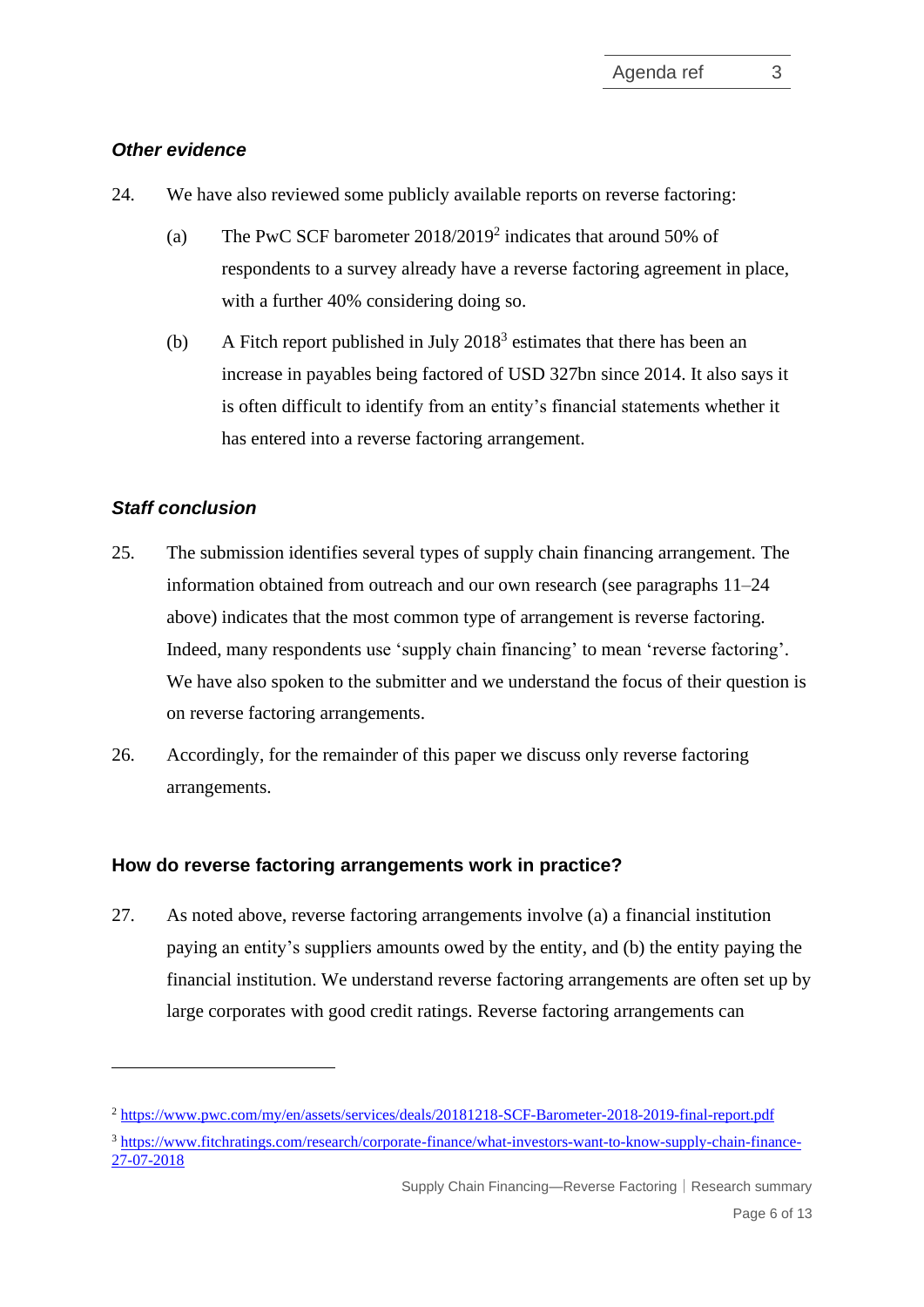facilitate an entity's suppliers using the entity's credit rating to obtain financing at a cost lower than the supplier would be able to obtain itself.

- 28. The terms of reverse factoring arrangements vary depending on the agreement between the entity, its suppliers and the financial institution. We have identified two broad types of reverse factoring arrangement—those primarily set up to enable:
	- (a) an entity's suppliers to receive payment for their trade receivables before the due date (paragraphs [34](#page-7-0)[–38\)](#page-8-2); and
	- (b) an entity to settle trade payables later than the due date (paragraphs [39–](#page-8-3)[40\)](#page-8-0).
- 29. Although we have identified two broad types, we note that a reverse factoring arrangement may benefit both the entity and its suppliers. For example, even though a reverse factoring arrangement may be set up to enable an entity to settle trade payables later than their due date, that arrangement may also enable suppliers to access payment for those balances before the due date.
- 30. In both types of reverse factoring arrangement, information is typically exchanged between the parties to the arrangement through the use of a 'platform' offered by the financial institution to the entity. When an entity receives an invoice from a supplier and is satisfied with the goods or services received, the entity uploads the invoice information to the platform. This may be in conjunction with an irrevocable payment undertaking, which confirms the entity's intention to pay the invoice.
- 31. Platforms can be used by an entity to manage their trade payables. An entity may upload information about all its trade payables (including invoices from suppliers not participating in the reverse factoring arrangement). If an entity's suppliers participate in a reverse factoring arrangement, the invoice's inclusion on the platform informs the financial institution that the amount could potentially be factored.
- 32. In some reverse factoring arrangements, the financial institution may also act as the entity's paying agent. In that case, the financial institution:
	- (a) assumes responsibility for paying suppliers participating in the reverse factoring arrangement; and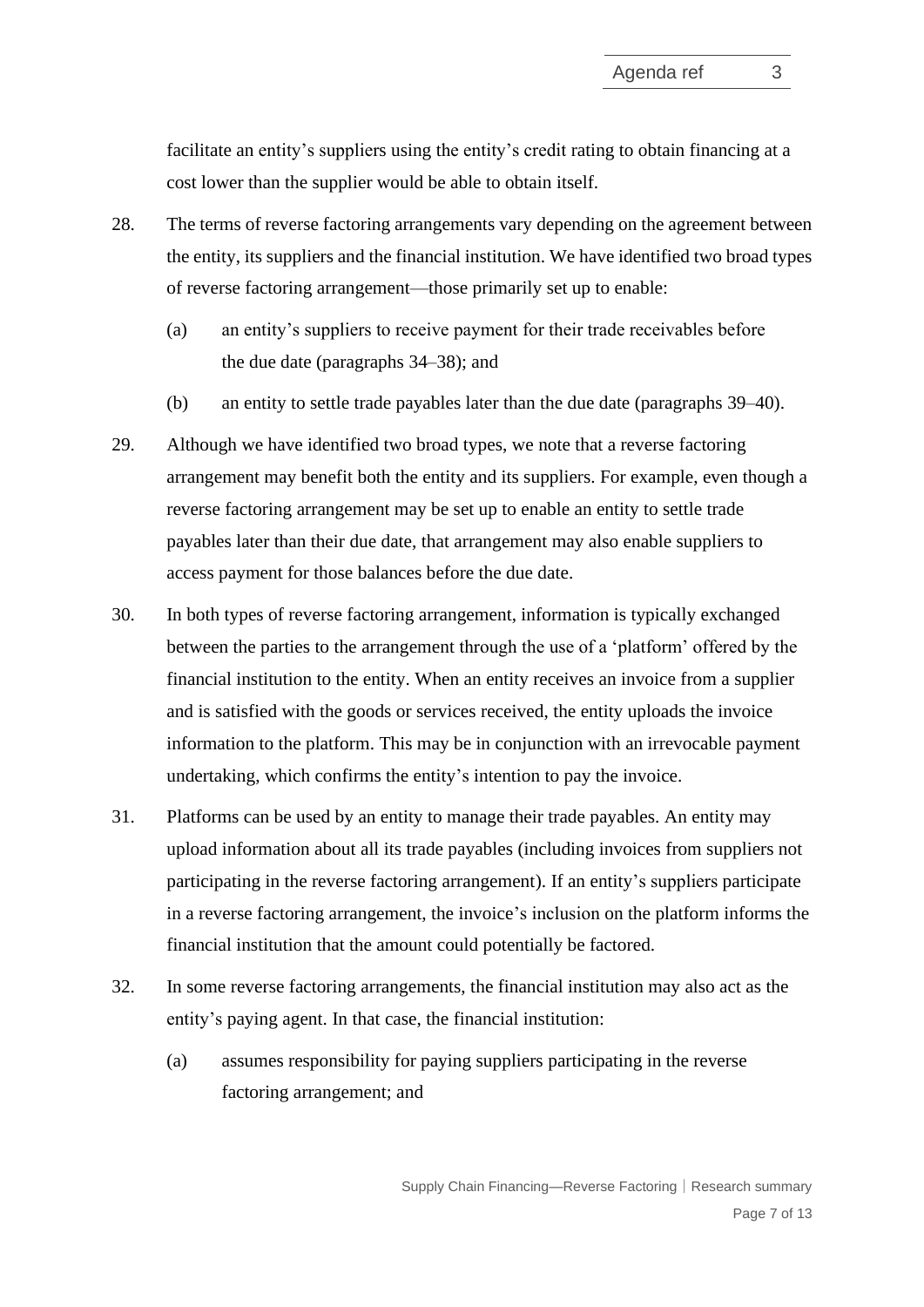- (b) has permission from the entity to pay itself using amounts from the entity's bank account on the invoice due date.
- 33. Respondents say, in a few jurisdictions, the reverse factoring arrangements entered into legally novate the trade payable so that, on inclusion of an invoice in the arrangement, the payable is owed to the financial institution (rather than the supplier).

#### *Arrangements enabling a supplier to receive payment earlier*

- <span id="page-7-0"></span>34. Respondents say reverse factoring arrangements are most commonly set up to enable an entity's suppliers to receive payment for invoices earlier than the date on which payment is due.
- 35. Arrangements of this type:
	- (a) often require little input from the entity, other than to approve the invoices for payment by their inclusion on the platform. Once an invoice is uploaded to the platform, the financial institution may offer early payment to the supplier, or take advantage of early settlement discount the supplier has offered to the entity in the invoice.
	- (b) may offer the supplier the option of factoring the entity's payables on an invoice-by-invoice basis. In this case, the entity may be unaware of whether its payable for a particular invoice has been paid by the financial institution before the date it would otherwise be due.
- <span id="page-7-1"></span>36. In its simplest form, reverse factoring arrangements of this type do not extend the credit terms available to the entity from those agreed with the supplier, and typically do not change the other terms of the liability. The only change resulting from the arrangement is that the entity pays the financial institution, rather than the supplier, on the date the invoice is due.
- 37. However, respondents also note that in many cases an entity and its suppliers agree to extended credit terms—that apply to all invoices—at the same time as the entity sets up the reverse factoring arrangement. The entity may have been unable to obtain the extended credit terms if the arrangement were not put in place.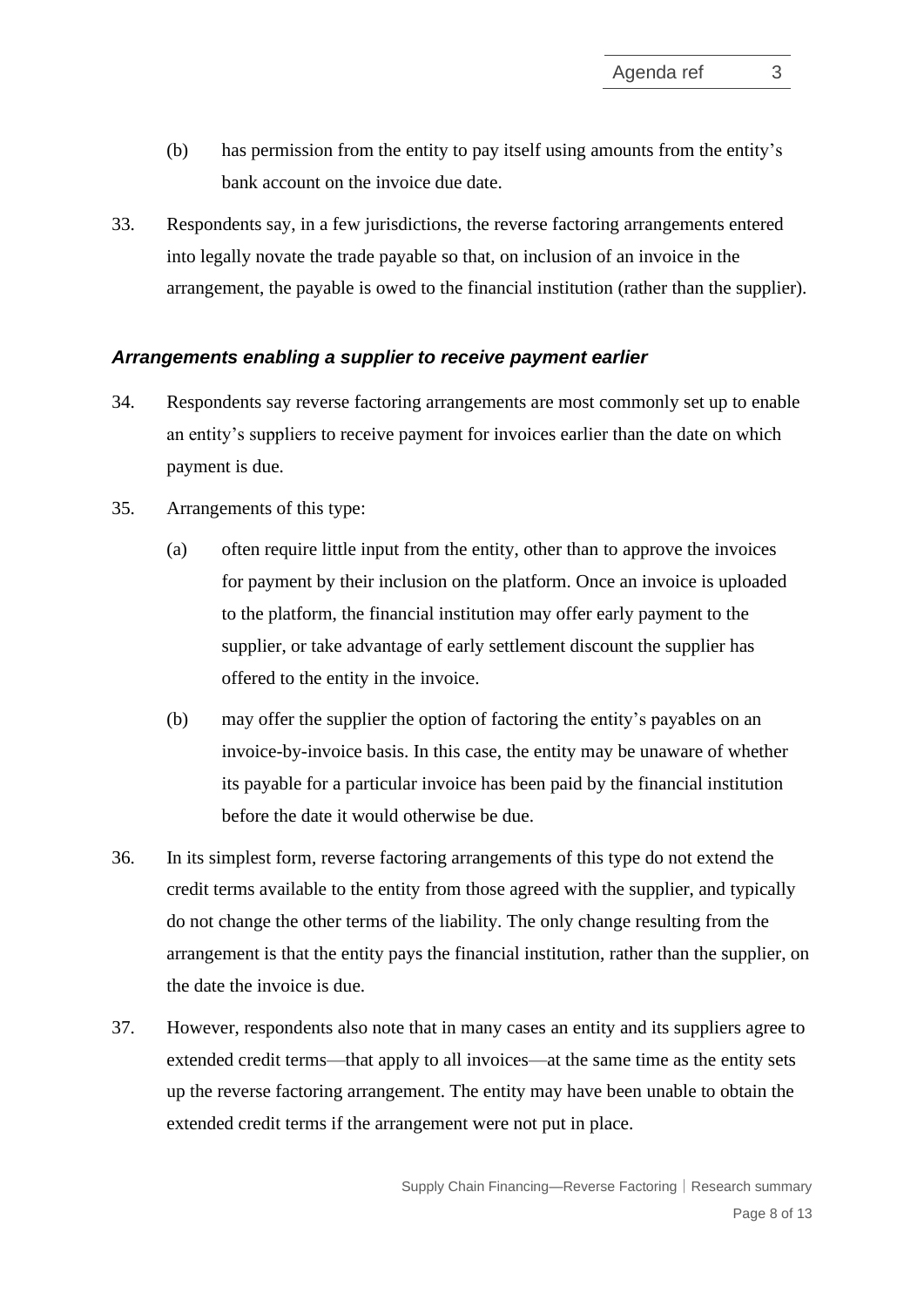<span id="page-8-2"></span>38. By entering into a reverse factoring arrangement, the financial institution takes on credit risk associated with the entity's non-payment of the trade payable. Some respondents say financial institutions sometimes seek additional credit enhancements from the entity. For example, to enter into a reverse factoring arrangement, some financial institutions may require a guarantee from the entity's parent company or another group company.

#### *Arrangements enabling an entity to settle payments later*

- <span id="page-8-3"></span>39. Respondents say in some cases an entity enters into a reverse factoring arrangement to enable settlement of trade payables later than it would under the credit terms agreed between the entity and its suppliers.
- 40. In such an arrangement, the financial institution typically pays the supplier no later than the date the trade payable was due under the agreement between the entity and the supplier. However, separately the entity and the financial institution agree a later payment date by which the entity is required to pay the financial institution. The length of any extension of credit terms depends on negotiations between the entity and the financial institution.

#### <span id="page-8-0"></span>**How do entities account for reverse factoring arrangements?**

- <span id="page-8-1"></span>41. Outreach respondents say entities account for reverse factoring arrangements differently; many note that this may reflect the differing terms of each arrangement.
- 42. Respondents provided information about how an entity accounts for reverse factoring arrangements in:
	- (a) its statement of financial position (paragraphs [43–](#page-9-0)[48\)](#page-10-0);
	- (b) its statement of cash flows (paragraphs [49–](#page-10-1)[50\)](#page-10-2); and
	- (c) its disclosures (paragraph [51\)](#page-11-1).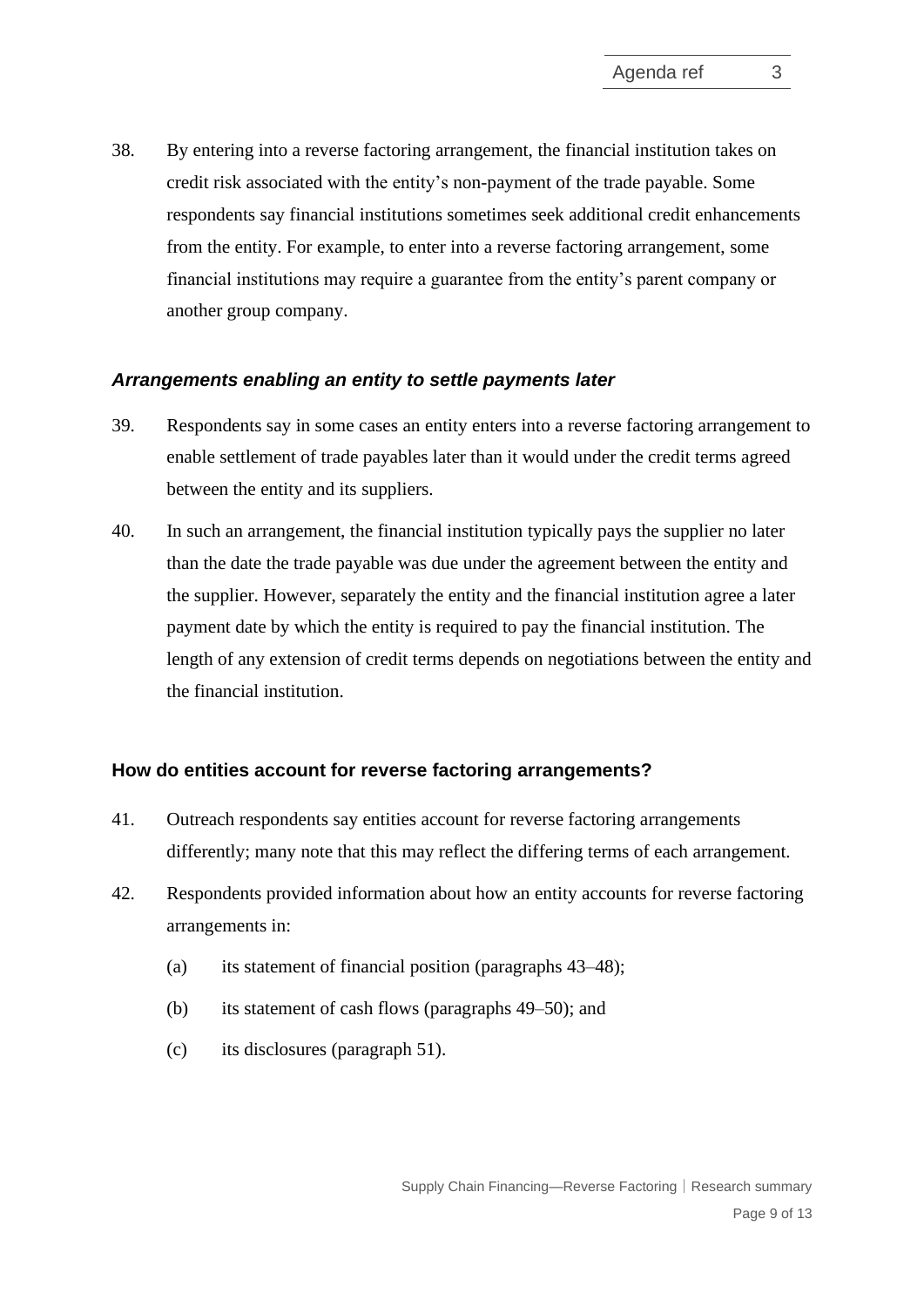#### *Statement of financial position*

- <span id="page-9-0"></span>43. Respondents say an entity entering into a reverse factoring arrangement first considers the requirements for derecognition of financial liabilities in paragraphs 3.3.1–3.3.2 of IFRS 9 *Financial Instruments*. Those paragraphs require an entity to derecognise a financial liability (or a part of it) when:
	- (a) the liability is extinguished—that is, when the obligation specified in the contract is discharged or cancelled or expires; or
	- (b) there has been a substantial modification of the terms of the financial liability or a part of it.

#### *Arrangements enabling a supplier to receive payment earlier*

- 44. Respondents say, on entering into a reverse factoring arrangement, an entity typically does not derecognise its trade payables when it receives no extension of credit terms. This is because, in that situation, entities often conclude that their obligation is not extinguished and there is no substantial modification of trade payables. As mentioned in paragraph [35\(b\)](#page-7-1) of this paper, the entity might be unaware of whether, and when, the financial institution has paid the supplier before the invoice's due date.
- 45. Entities consider a number of factors in determining whether there has been a substantial modification of a trade payable. For example:
	- (a) whether the nature of the liability has changed—the liability is to pay for goods or services received from a supplier and often the nature of that liability does not change;
	- (b) whether the credit terms have changed—the entity is required to pay the amount of the invoice on the date it agreed to pay the supplier and, as noted above, often the credit terms do not change.
- 46. In some cases, entities derecognise trade payables and, instead, recognise other financial liabilities. Respondents say this is common when the reverse factoring arrangement legally novates the payable to the financial institution.
- 47. Some respondents note that reverse factoring arrangements are often designed to ensure the entity can continue to report the liability as a trade payable.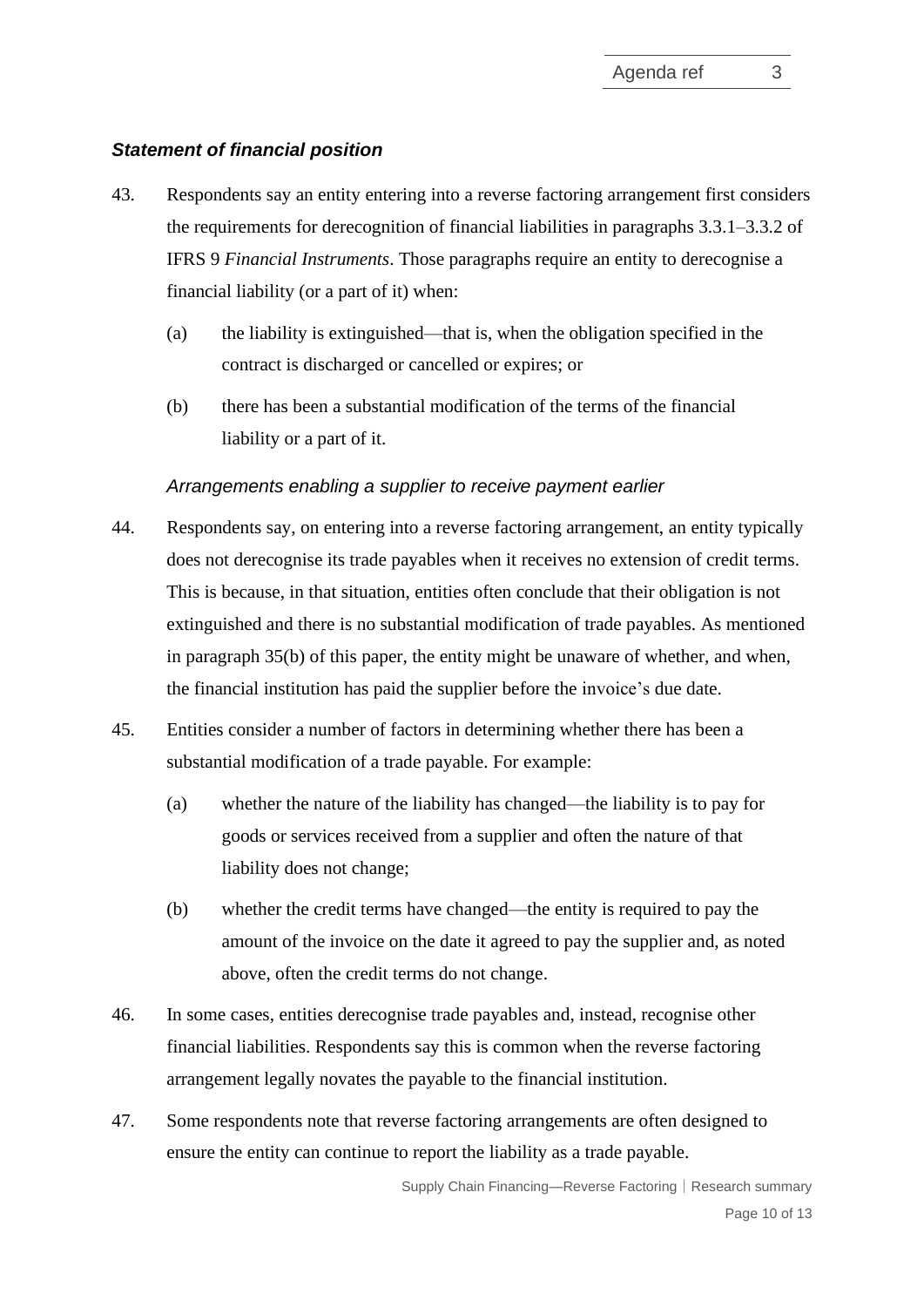#### *Arrangements enabling an entity to settle payments later*

<span id="page-10-0"></span>48. Respondents say entities typically—but do not always—reclassify trade payables as other financial liabilities when a reverse factoring arrangement allows the entity to pay its liability later than the invoice due date.

#### *Statement of cash flows*

- <span id="page-10-1"></span>49. Respondents say the classification of cash outflows on settlement of the liability typically follows the classification of the liability in the statement of financial position—ie:
	- (a) if an entity classifies its liability as a trade payable, it typically classifies the cash outflow on settlement of that liability as an operating cash flow.
	- (b) if the entity classifies the liability as other financial liabilities, it typically classifies the cash outflow as a financing cash flow.
- <span id="page-10-2"></span>50. If an entity classifies the cash outflow as a financing cash flow, it will report lower operating cash outflows than an entity not using a reverse factoring arrangement. This can make it difficult for users of the entity's financial statements to determine the cash flow effect of purchasing goods and services in the ordinary course of business. Respondents say entities classifying the cash outflow from settling the liability as a financing cash flow typically either:
	- (a) disclose a non-cash transaction at the time of entering into the reverse factoring arrangement applying paragraph 43 of IAS 7 *Statement of Cash Flows*; or
	- (b) 'gross up' the cash flows in the reverse factoring arrangement. In other words, the entity presents (i) a cash outflow from operating activities and a cash inflow from financing activities when the invoice is factored by the financial institution; and (ii) a cash outflow from financing activities when the entity settles the liability.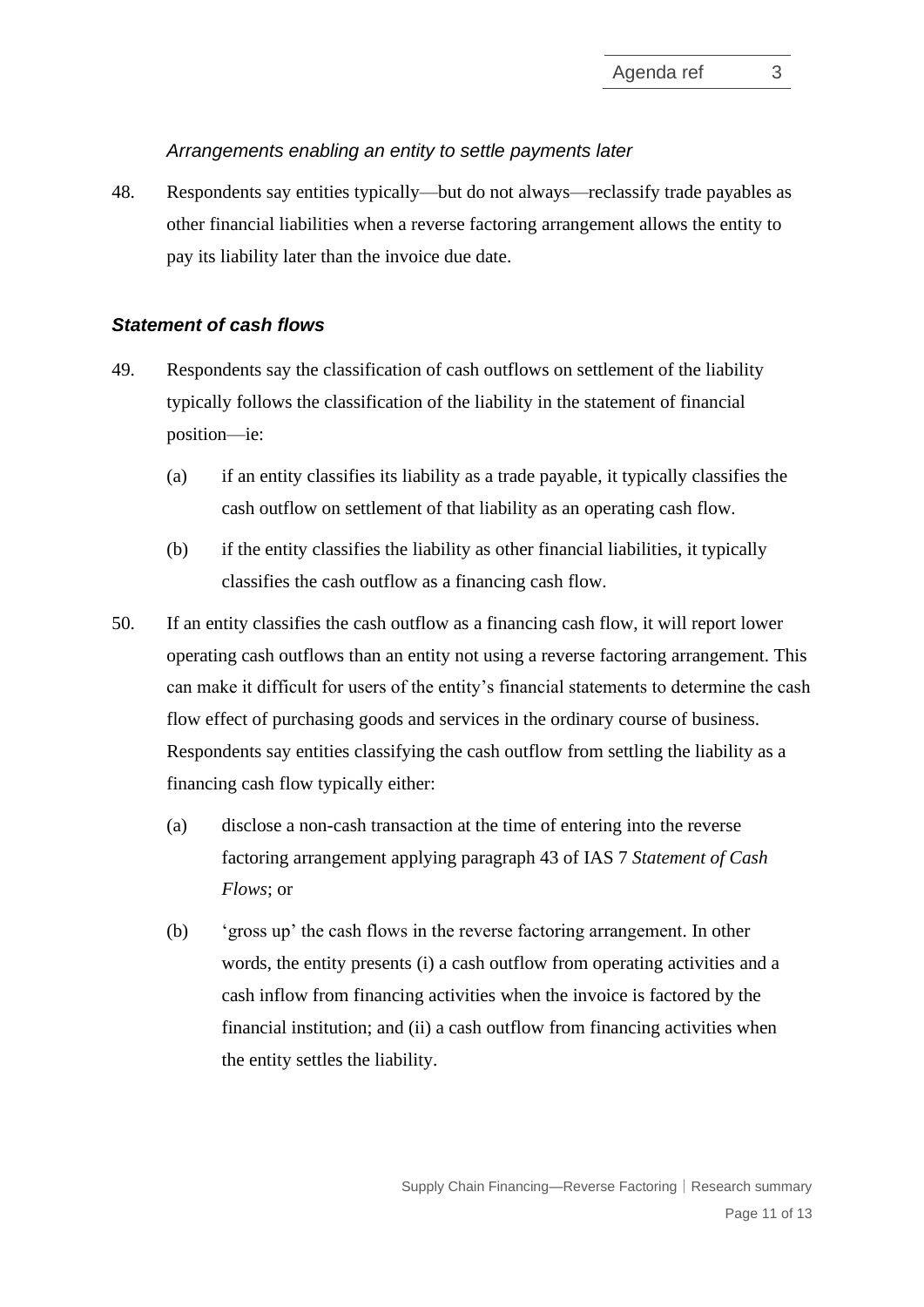# *Disclosure*

<span id="page-11-1"></span>51. Respondents say entities often do not disclose the existence of reverse factoring arrangements. Entities presenting amounts owed under reverse factoring arrangements as other financial liabilities disclose information more frequently than those presenting amounts owed as trade payables. Some respondents say those entities disclosing information about reverse factoring arrangements often do so as a result of disclosure requirements (for example, those about liquidity risk) in IFRS 7 *Financial Instruments: Disclosures*.

# <span id="page-11-0"></span>**Question for the Committee**

Does the Committee have any questions or comments on the information provided in this paper?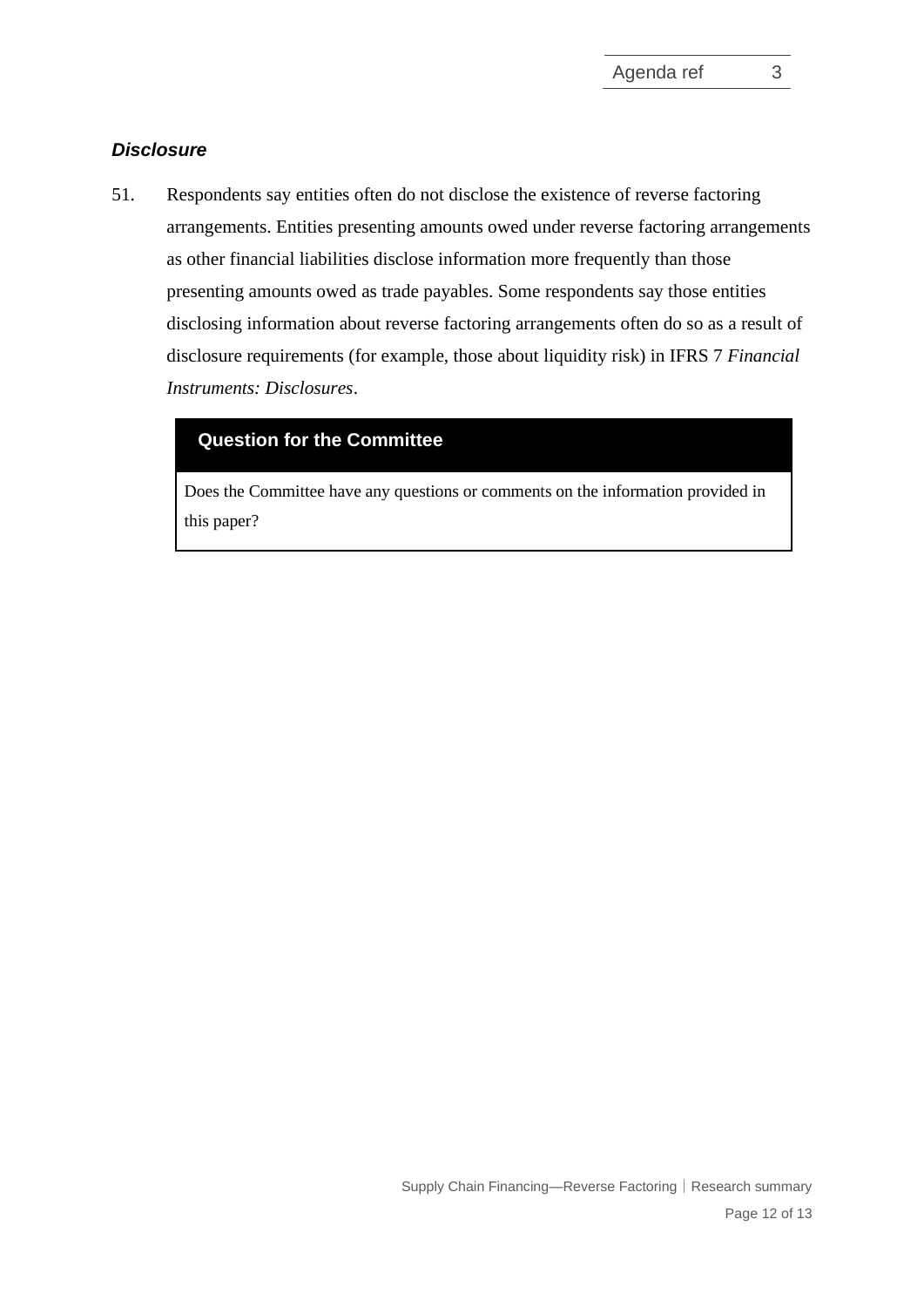# **Appendix A—submission**

A1. We have reproduced the submission below: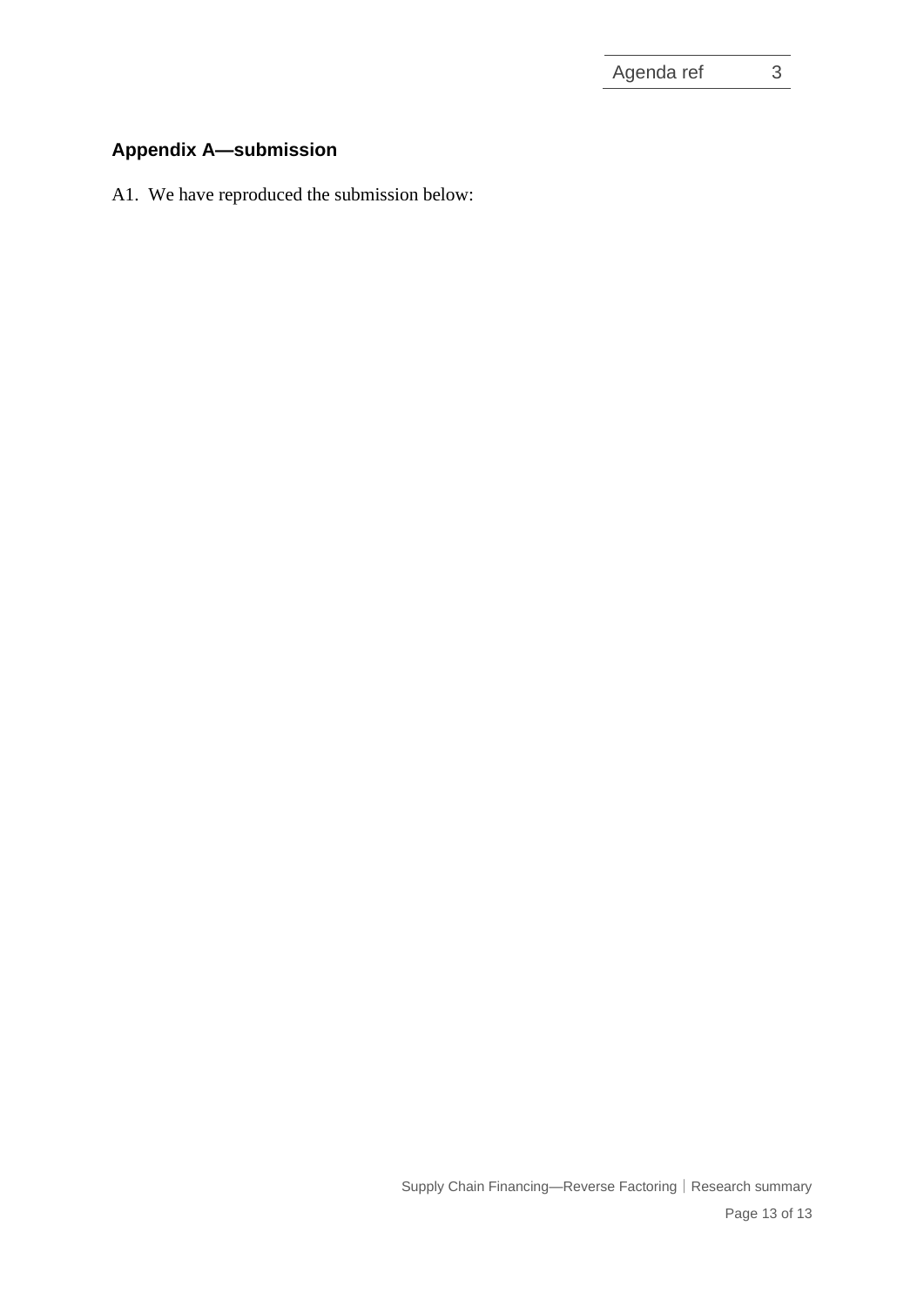# Moopy's **INVESTORS SERVICE**

Moody's Investors Service Ltd. One Canada Square Canary Wharf London E14 5FA +44 20 7772 1000 tel +44 20 7772 5401 fax www.moodys.com

31 January 2020

 $\overline{a}$ 

IFRS Interpretations Committee IFRS Foundation Columbus Building 7 Westferry Circus London E14 4HD

By Electronic Mail: [ifric@ifrs.org](../AppData/Local/Microsoft/Windows/INetCache/Content.Outlook/FD06XDWZ/ifric@ifrs.org)

Dear Members of the IFRS Interpretations Committee,

# **CLASSIFICATION AND DISCLOSURE OF LIABILITIES AND LIQUIDITY RISKS ARISING FROM SUPPLY CHAIN FINANCING ARRANGEMENTS**

Moody's Investors Service (MIS) appreciates the opportunity to provide the International Financial Reporting Standards Interpretations Committee (the Interpretations Committee) with our observations on current practices in the classification and disclosure of liabilities and liquidity risks arising from supply chain financing (SCF) arrangements such as reverse factoring (RF). In our experience, the use of SCF arrangements, including RF, is widespread, but disclosure of the practice is not. In fact, as highlighted in recent MIS research,<sup>1</sup> fewer than 5% of the entities rated by MIS are actually disclosing usage together with the impact on their financial statements and risk profile.<sup>2</sup> This raises three concerns:

- **First, without adequate disclosure it is difficult for users of financial statements to compare companies using SCF with those that do not.** SCF itself takes many forms, and the consequences of RF may be different to other tools such as dynamic discounting. Disclosure of the nature of these liabilities is important to ensure all users of financial statements can transparently and consistently assess the nature of the company's aggregate debt-like liabilities.
- **Second, SCF arrangements obscure the nature of debt-like liabilities.** The purpose of SCF products, including RF, is deliberately to distort the natural working capital equilibrium between supplier and customer because it enables earlier payment to the supplier and later payment by the customer. The funding gap is bridged by a bank or

<sup>&</sup>lt;sup>1</sup> "Non-financial companies – [Global: Reverse factoring is increasingly popular but can](https://www.moodys.com/researchdocumentcontentpage.aspx?docid=PBC_1188492) weaken liquidity at a [time of stress," Moody's Investors Service,19 September 2019.](https://www.moodys.com/researchdocumentcontentpage.aspx?docid=PBC_1188492)

<sup>&</sup>lt;sup>2</sup> "SCF Barometer 2018/2019," PwC & Supply Chain Finance Community.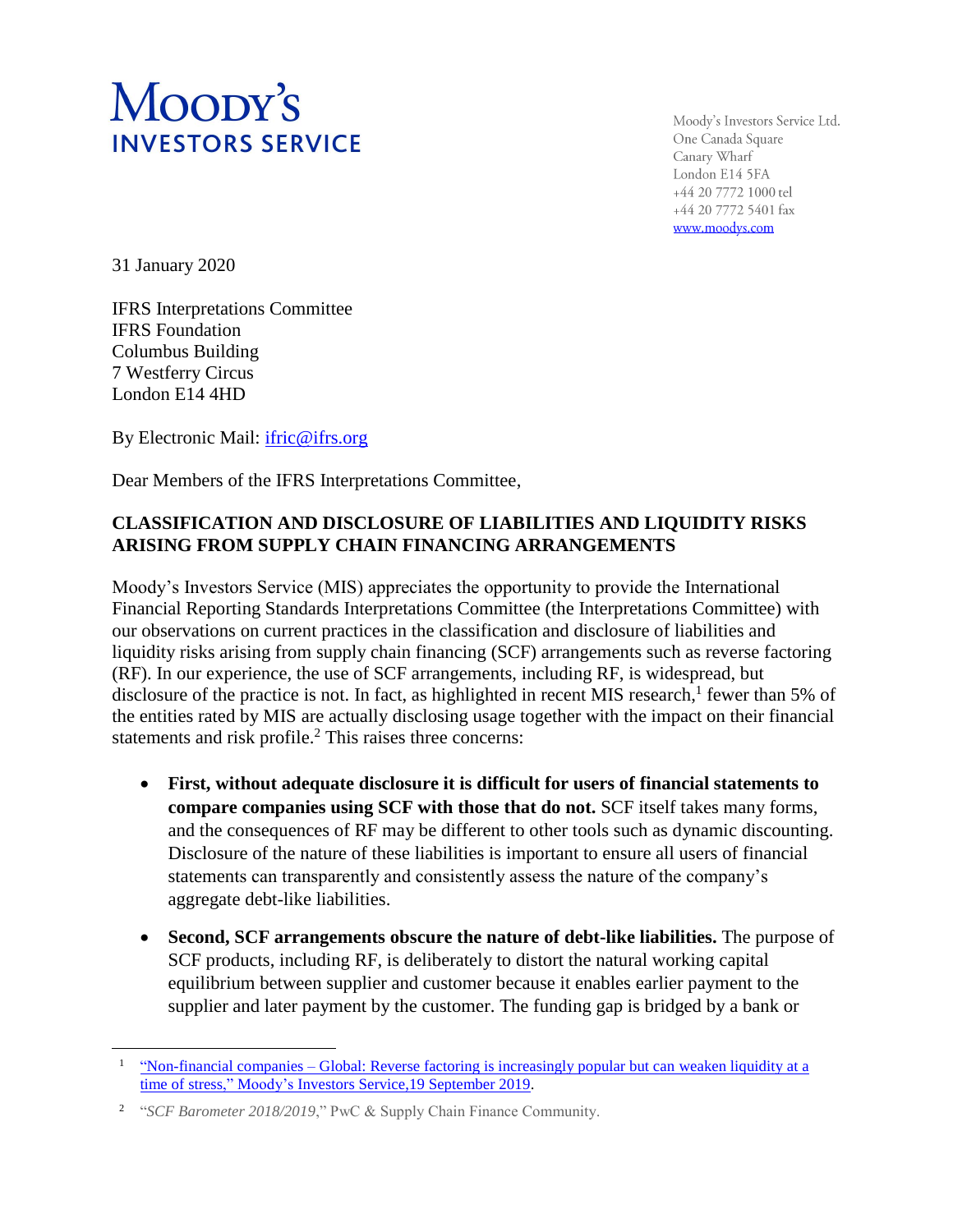other funding provider. We are aware that some RF-providing banks will add together RF facilities with conventional debt facilities to calculate aggregate corporate exposure limits. Without consistent disclosure, stakeholders such as credit rating agencies cannot effectively evaluate aggregate leverage, and bondholders could potentially be frustrated in their ability to set and manage debt covenants effectively and consistently.

• **Third, default risk is obfuscated without adequate disclosure**. The lack of disclosure blurs the important distinction between operating and financing cashflows, and the risk of RF facilities falling away can materially increase default risk.

MIS requests that the Interpretations Committee consider providing guidance on:

- 1. **Disclosure** the appropriate disclosure in the financial statements of a company when SCF arrangements are used; and
- 2. **Classification** whether the process of overlaying an irrevocable payment undertaking over a simple trade invoice has the effect of transforming that invoice into a different obligation that should be disclosed separately from trade payables.

In the attached Annexes, we address these concerns in further detail (Annex I) and provide reasons for the Interpretations Committee to address the issue (Annex II).

We trust that the information provided in our letter is clear but please do not hesitate to contact us should you wish to discuss the submission or any aspect of it in further detail.

Yours faithfully,

# /S/ **Philip Robinson**

Philip Robinson Vice President – Senior Credit Officer Corporate Finance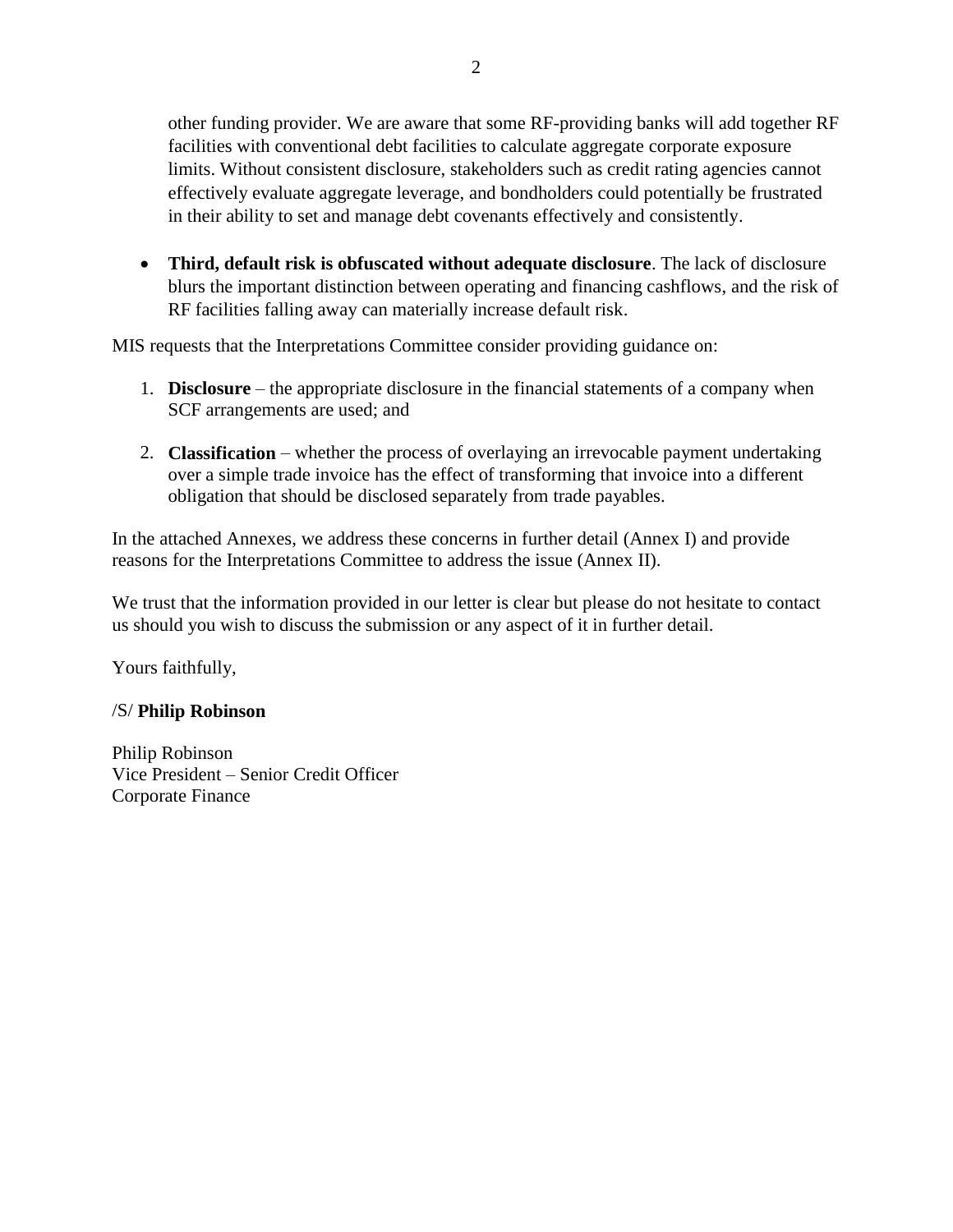#### **I. Background**

For every sector and company there is a natural equilibrium to working capital, though that equilibrium is not the same for every sector or company. It can fluctuate as a function of financial policy, credit quality and other factors. However, many forms of SCF distort the natural working capital equilibrium by introducing a gap between the point at which payment is made to the supplier versus the later point at which payment is made by the customer. This gap is bridged by financing, and such financing should be accurately disclosed so that it is transparent to all users of a company's financial statements.

There are multiple perspectives from which such improved disclosure is required:

- **Leverage, coverage and covenants.** Many stakeholders use company financial statements to assess debt leverage or coverage levels. Different stakeholders may choose to take a wider or narrower definition of leverage, including or excluding elements such as lease financing alongside pure financial debt obligations. Different stakeholders may validly prefer different definitions to suit their varying requirements and comprehensive disclosure by the company would allow them to make an informed and accurate assessment. At present there is a risk that debt leverage and coverage covenants designed to measure and limit aggregate indebtedness may be frustrated by the lack of disclosure and potential omission of SCF liabilities.
- **Different types of SCF**. SCF is an umbrella label for a range of financing techniques, including RF and dynamic discounting. Improved disclosure about the use of different SCF tools would allow stakeholders to assess their differentiated impacts and risks, and whether the product is being used to extend payment terms beyond those that the supplier would accept in the absence of the facility.
- **Asymmetric disclosure**. At present if SCF usage and obligations are not disclosed, it appears that banks and other funding providers who provide SCF facilities, while at the same time participating in a company's core financing facilities, are better sighted on the company's aggregate funding requirements than other debt creditors such as bondholders who may primarily rely on reported information. Such a situation may favour SCF providers and allow such banks quickly to reduce exposure to the company if stress starts to crystallise, while other creditors may be disadvantaged. That asymmetric disclosure creates scope for unexpectedly asymmetrical losses for bondholders. While it may economically favour the bank in the short term, there is scope for broader reputational damage to the bank as well to the extent they knowingly leveraged asymmetrical information to their advantage. Both these issues could be mitigated through comprehensive disclosure in advance.
- **Impact of irrevocable payment undertakings (IPUs)**. We are aware that in some cases, before advancing early payment to a supplier, SCF providers may require that the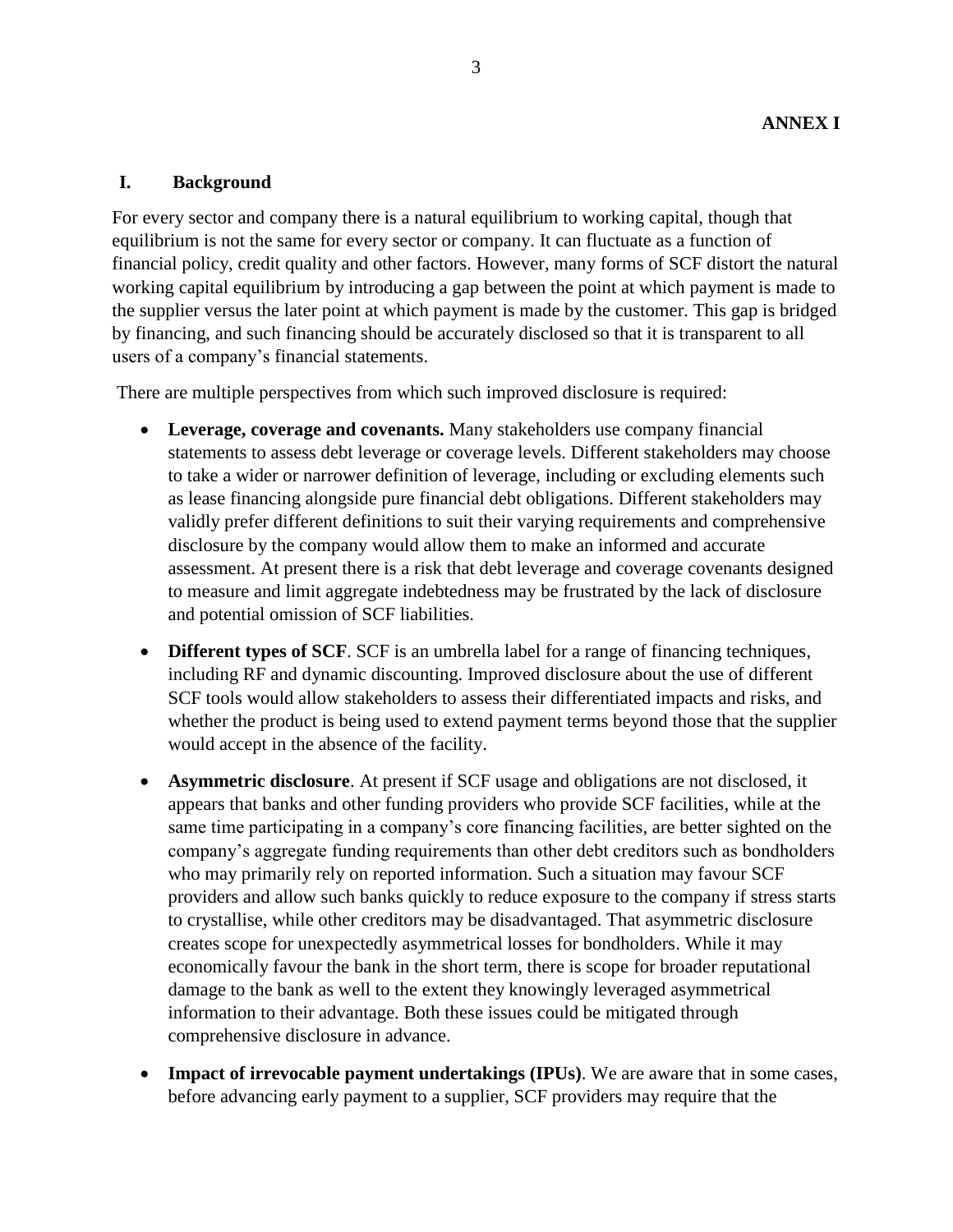customer provides an IPU in respect of the underlying invoice. By design that transforms a trade payable obligation – which might normally be disputed on the grounds of nondelivery or quality of goods and services provided, and has no absolute specific payment date – into a more certain and readily 'monetisable' asset whereby the right to challenge is waived and payment is undertaken to be made at a specific date. The benefits to the SCF provider are clear in that payment by the customer is now more certain than for a normal trade payable. We seek clarity on whether the process of overlaying an IPU on top of a simple trade invoice has the effect of transforming that invoice into a different obligation that should be disclosed separately from trade payables.

• **Consistency**. Specifically, we do not assert that SCF is 'a bad product' or that companies that use it should in some way be penalised. However, in rank ordering the credit quality of around 5,500 rated non-financial corporates, it is a challenge if disclosure is inconsistent. Consistent and transparent disclosure would aid our objective to accurately rank companies based on their credit quality. The chart below illustrates the evolution in the accounts payable days metric over the last three years for three companies in EMEA. The metrics all show a similar pattern, i.e. a multi-year trend at a consistent level followed by a marked increase, especially in the last two to three years. Company A discloses use of RF and the actual amount; Company B discloses use of SCF but not the amount; Company C does not explain the increase in its financial statements. To reiterate, we make no criticism of Company A or Company B for using SCF, nor of Company C for not disclosing (and without disclosure, we cannot reliably tell whether the rise is attributable to SCF or some other reason).



In our September 2019 [report](https://www.moodys.com/research/Non-financial-companies-Global-Reverse-factoring-is-increasingly-popular-but--PBC_1188492?lang=en&cy=can) "Non-financial companies – Global: Reverse factoring is increasingly popular but can weaken liquidity at a time of stress", we highlighted the disclosure by Wm Morrison Supermarkets plc, disclosing usage, facility size and, that its liquidity policy was calibrated to ensure liquidity headroom even based on the conservative planning assumption that SCF facilities were no longer available. It is an example that we found helpful in addressing some of the transparency concerns highlighted in this letter and assisted with our understanding of the company's credit profile.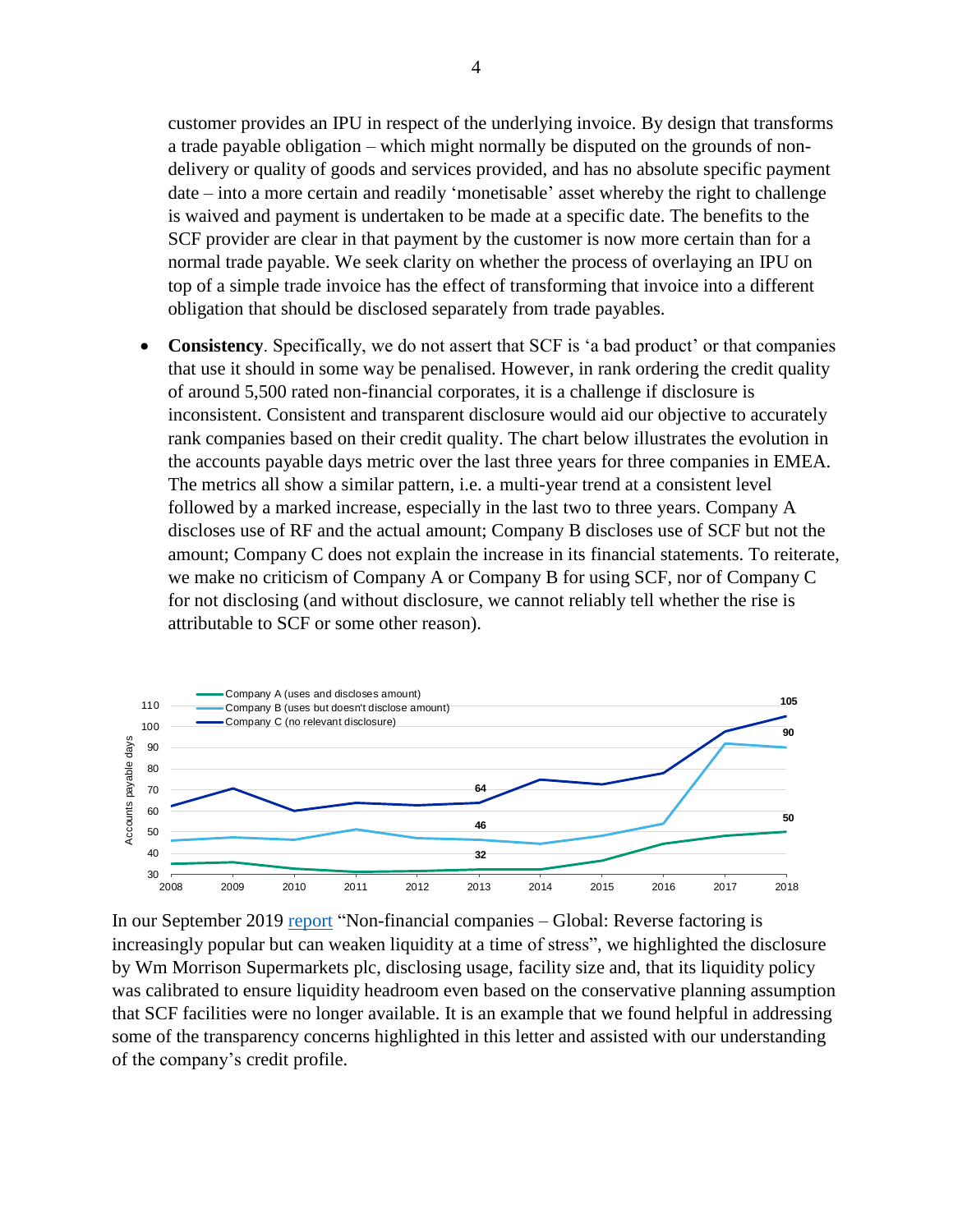# **Reasons for the Interpretations Committee to Address the MIS Request**

# **a. Is the issue widespread and has, or is expected to have, a material effect on those affected?**

Yes. According to a recent report from the Supply Chain Finance Community and PwC,<sup>3</sup> more than 50% of companies are using SCF, however, fewer than 5% of the entities rated by MIS are disclosing usage together with the impact on their financial statements and risk profile (as highlighted in our September 2019 [report](https://www.moodys.com/research/Non-financial-companies-Global-Reverse-factoring-is-increasingly-popular-but--PBC_1188492?lang=en&cy=can) "Non-financial companies – Global: Reverse factoring is increasingly popular but can weaken liquidity at a time of stress").

SCF facilities have the potential to have very material impacts on companies, where:

- trade terms have been extended but the liabilities remain classified as trade payables without further disclosure; or
- facilities are withdrawn in times of stress, creating further pressure on liquidity.

# **b. Would financial reporting be improved through the elimination, or reduction, of diverse reporting methods?**

Yes. At present it is challenging to compare companies that do not disclose the existence and usage of SCF facilities. Liabilities may be included on the balance sheet under the caption 'trade payables' without identification of the fact that these may be due to a single obligor under a SCF facility, and the terms of these payables may be different to those the supplier would accept in the absence of such a facility. In cases where the company has chosen to identify these liabilities as a separate line item, there can be inconsistencies in the cash flow statement, where payment of the obligation is treated as a financing cash outflow rather than operating. However, if the existence of the facility is known, and the disclosure is clear, we are able to factor this into our analysis.

SCF is a broad label which encompasses many different underlying tools. For example, the consequences of RF and dynamic discounting may be very different, but without sufficient disclosure these differences cannot be assessed.

# **c. Can the issue be resolved efficiently within the confines of IFRS and the Conceptual Framework for Financial Reporting?**

Yes. We believe guidance already exists in International Financial Reporting Standards (IFRS), in paragraphs 3.3.1 and 3.3.2 of IFRS 9, paragraphs 58 and 122 of International Accounting Standard (IAS) 1, and paragraphs 14, 17 and 43 of IAS 7.

 $\overline{a}$ <sup>3</sup> "SCF Barometer 2018/2019," PwC & Supply Chain Finance Community.